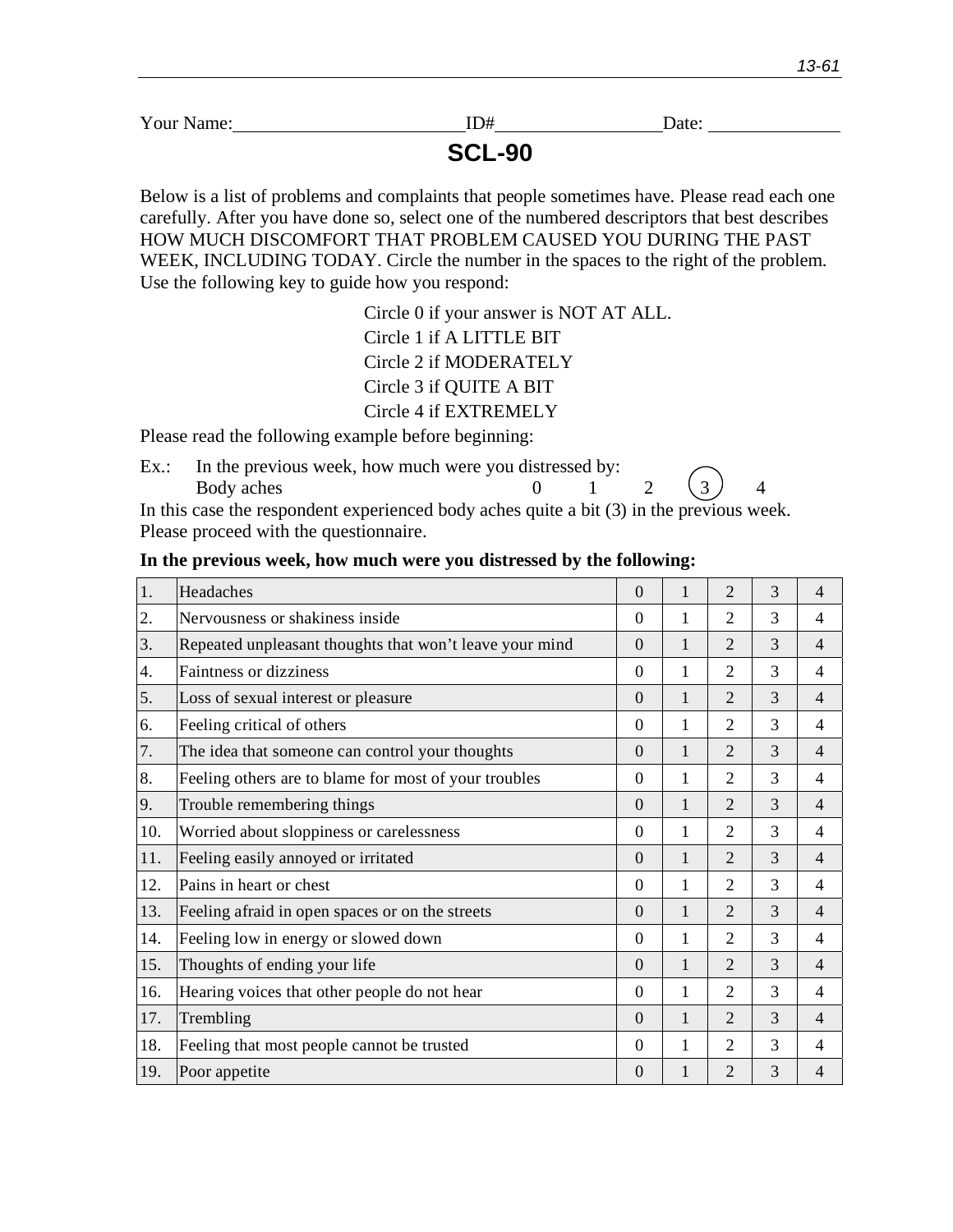|                           | Your Name:<br>ID#                                                                  |                  | Date:        |                |                |                |  |
|---------------------------|------------------------------------------------------------------------------------|------------------|--------------|----------------|----------------|----------------|--|
| <b>SCL-90 (continued)</b> |                                                                                    |                  |              |                |                |                |  |
| 20.                       | Crying easily                                                                      | $\mathbf{0}$     | 1            | $\overline{2}$ | 3              | $\overline{4}$ |  |
| 21.                       | Feeling shy or uneasy with the opposite sex                                        | $\boldsymbol{0}$ | $\mathbf{1}$ | $\overline{2}$ | 3              | $\overline{4}$ |  |
| 22.                       | Feelings of being trapped or caught                                                | $\overline{0}$   | 1            | $\mathbf{2}$   | 3              | $\overline{4}$ |  |
| 23.                       | Suddenly scared for no reason                                                      | $\mathbf{0}$     | 1            | 2              | 3              | $\overline{4}$ |  |
| 24.                       | Temper outbursts you could not control                                             | $\boldsymbol{0}$ | $\mathbf{1}$ | 2              | 3              | $\overline{4}$ |  |
| 25.                       | Feeling afraid to go out of your house alone                                       | $\mathbf{0}$     | $\mathbf{1}$ | 2              | 3              | 4              |  |
| 26.                       | Blaming yourself for things                                                        | $\boldsymbol{0}$ | $\mathbf{1}$ | 2              | 3              | 4              |  |
| 27.                       | Pains in lower back                                                                | $\boldsymbol{0}$ | $\mathbf{1}$ | $\overline{2}$ | 3              | $\overline{4}$ |  |
| 28.                       | Feeling blocked in getting things done                                             | $\boldsymbol{0}$ | $\mathbf{1}$ | $\overline{2}$ | 3              | $\overline{4}$ |  |
| 29.                       | Feeling lonely                                                                     | $\overline{0}$   | $\mathbf{1}$ | $\overline{2}$ | 3              | $\overline{4}$ |  |
| 30.                       | Feeling blue                                                                       | $\overline{0}$   | 1            | $\overline{2}$ | 3              | $\overline{4}$ |  |
| 31.                       | Worrying too much about things                                                     | $\overline{0}$   | $\mathbf{1}$ | $\overline{2}$ | 3              | $\overline{4}$ |  |
| 32.                       | Feeling no interest in things                                                      | $\overline{0}$   | 1            | 2              | 3              | 4              |  |
| 33.                       | Feeling fearful                                                                    | $\theta$         | $\mathbf{1}$ | 2              | 3              | 4              |  |
| 34.                       | Your feelings being easily hurt                                                    | $\mathbf{0}$     | $\mathbf{1}$ | 2              | 3              | $\overline{4}$ |  |
| 35.                       | Other people being aware of your private thoughts                                  | $\boldsymbol{0}$ | $\mathbf{1}$ | 2              | 3              | $\overline{4}$ |  |
| 36.                       | Feeling others do not understand you or are unsympathetic                          | $\boldsymbol{0}$ | $\mathbf{1}$ | 2              | 3              | $\overline{4}$ |  |
| 37.                       | Feeling that people are unfriendly or dislike you                                  | $\boldsymbol{0}$ | 1            | 2              | 3              | 4              |  |
| 38.                       | Having to do things very slowly to insure correctness                              | $\boldsymbol{0}$ | $\mathbf{1}$ | 2              | 3              | $\overline{4}$ |  |
| 39.                       | Heart pounding or racing                                                           | $\boldsymbol{0}$ | $\mathbf{1}$ | $\mathfrak{2}$ | 3              | $\overline{4}$ |  |
| 40.                       | Nausea or upset stomach                                                            | $\mathbf{0}$     | $\mathbf{1}$ | $\overline{c}$ | 3              | $\overline{4}$ |  |
| 41.                       | Feeling inferior to others                                                         | $\boldsymbol{0}$ | $\mathbf{1}$ | 2              | $\mathfrak{Z}$ | $\overline{4}$ |  |
| 42.                       | Soreness of your muscles                                                           | $\boldsymbol{0}$ | $\mathbf{1}$ | 2              | 3              | $\overline{4}$ |  |
| 43.                       | Feeling that you are watched or talked about by others                             | $\boldsymbol{0}$ | $\mathbf{1}$ | $\mathbf{2}$   | 3              | $\overline{4}$ |  |
| 44.                       | Trouble falling asleep                                                             | $\mathbf{0}$     | $\mathbf{1}$ | 2              | 3              | $\overline{4}$ |  |
| 45.                       | Having to check and double-check what you do                                       | $\boldsymbol{0}$ | $\mathbf{1}$ | $\mathfrak{2}$ | $\mathfrak{Z}$ | 4              |  |
| 46.                       | Difficulty making decisions                                                        | $\mathbf{0}$     | $\mathbf{1}$ | $\overline{c}$ | 3              | $\overline{4}$ |  |
| 47.                       | Feeling afraid to travel on buses, subways, trains                                 | $\boldsymbol{0}$ | $\mathbf{1}$ | $\overline{2}$ | 3              | $\overline{4}$ |  |
| 48.                       | Trouble getting your breath                                                        | $\boldsymbol{0}$ | $\mathbf{1}$ | $\overline{c}$ | 3              | $\overline{4}$ |  |
| 49.                       | Hot or cold spells                                                                 | $\mathbf{0}$     | $\mathbf{1}$ | $\overline{2}$ | $\mathfrak{Z}$ | $\overline{4}$ |  |
| 50.                       | Having to avoid certain things, places, or activities because<br>they frighten you | $\mathbf{0}$     | $\mathbf{1}$ | $\overline{2}$ | 3              | $\overline{4}$ |  |
| 51.                       | Your mind going blank                                                              | $\mathbf{0}$     | $\mathbf{1}$ | $\overline{2}$ | 3              | $\overline{4}$ |  |
| 52.                       | Numbness or tingling in parts of your body                                         | $\boldsymbol{0}$ | $\mathbf{1}$ | $\overline{c}$ | $\mathfrak{Z}$ | $\overline{4}$ |  |
| 53.                       | A lump in your throat                                                              | $\boldsymbol{0}$ | $\mathbf{1}$ | $\mathbf{2}$   | 3              | $\overline{4}$ |  |
| 54.                       | Feeling hopeless about the future                                                  | $\boldsymbol{0}$ | $\mathbf{1}$ | $\overline{c}$ | $\mathfrak{Z}$ | 4              |  |
| 55.                       | Trouble concentrating                                                              | $\boldsymbol{0}$ | $\mathbf{1}$ | $\overline{2}$ | 3              | $\overline{4}$ |  |
| 56.                       | Feeling weak in parts of your body                                                 | $\boldsymbol{0}$ | $\mathbf{1}$ | 2              | 3              | $\overline{4}$ |  |
| 57.                       | Feeling tense or keyed up                                                          | $\boldsymbol{0}$ | $\mathbf{1}$ | $\overline{2}$ | 3              | $\overline{4}$ |  |
| 58.                       | Heavy feelings in your arms or legs                                                | $\boldsymbol{0}$ | $\mathbf{1}$ | $\overline{2}$ | 3              | $\overline{4}$ |  |